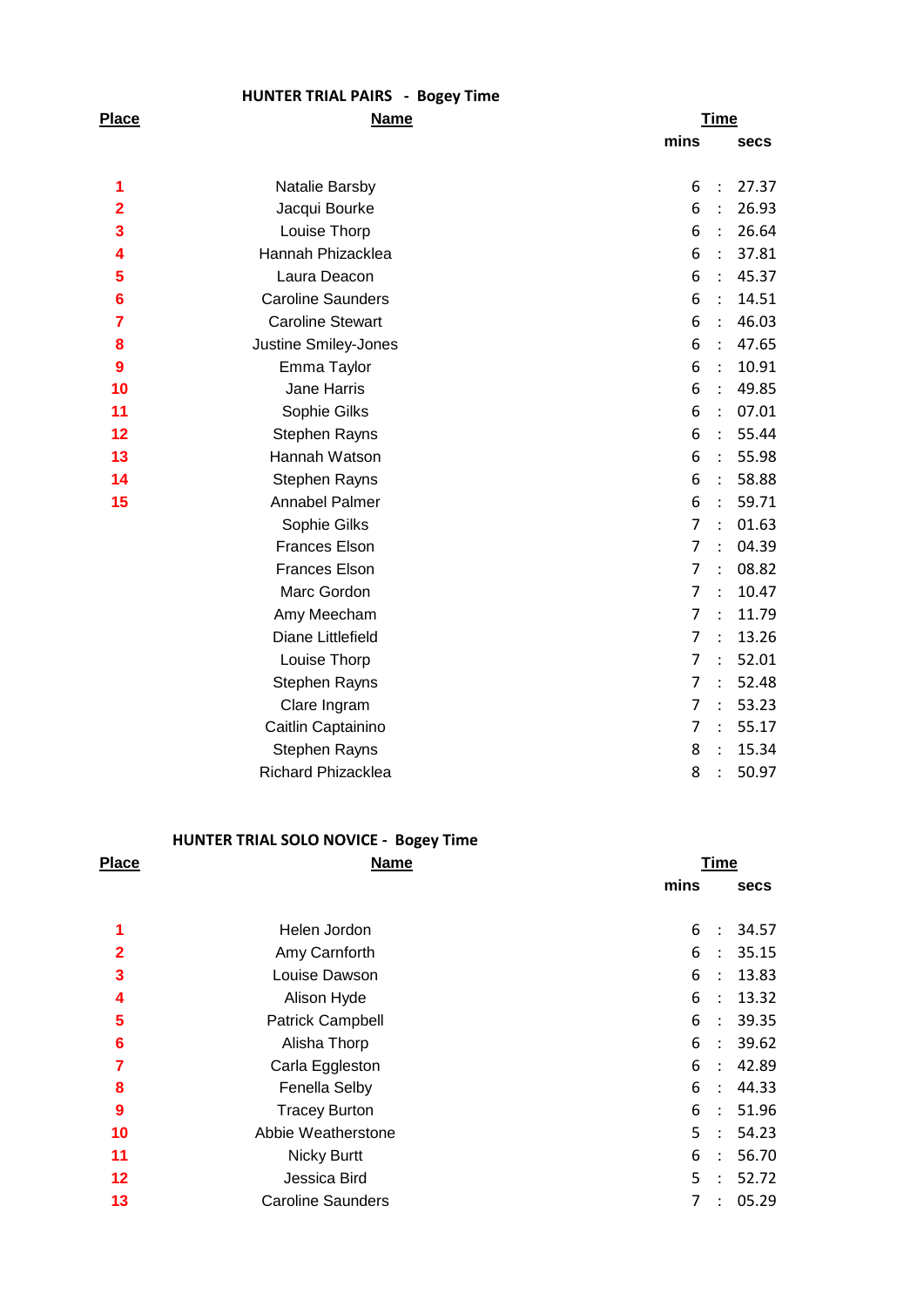| $\overline{14}$ | <b>Brogan Cranfield</b> |  | 5 : 38.63  |
|-----------------|-------------------------|--|------------|
| 15              | Martin Jeffery          |  | 7 : 14.51  |
|                 | <b>Tracey Jones</b>     |  | 5 : 32.23  |
|                 | Amy Carnforth           |  | 7:20.86    |
|                 | <b>Nicky Burtt</b>      |  | 7 : 34.15  |
|                 | Sarah Varnam            |  | 7 : 55.20  |
|                 | Jenny Elson             |  | 10 : 02.15 |

## **HUNTER TRIAL SOLO OPEN - Bogey Time**

| <b>Place</b>   | <b>Name</b>            | <b>Time</b>                                     |
|----------------|------------------------|-------------------------------------------------|
|                |                        | mins<br>secs                                    |
|                | Emma Scott             | 38.60<br>5:                                     |
| $\overline{2}$ | <b>Hugh Scott</b>      | 49.01<br>5:                                     |
| 3              | Etti Dale              | 5:<br>49.35                                     |
| 4              | <b>Isobel Machin</b>   | 09.23<br>5 <sup>5</sup><br>$\ddot{\phantom{a}}$ |
| 5              | Georginna Andrew       | 51.36<br>5:                                     |
| 6              | <b>Wendy Parker</b>    | 5:<br>54.22                                     |
| 7              | <b>Stuart Humphrey</b> | 55.58<br>5:                                     |
| 8              | Amy Hanrahan           | 27.97<br>6<br>$\mathbb{R}^n$                    |
| 9              | <b>Hugh Scott</b>      |                                                 |

## **TEAM CHASE FUN - Bogey Time**

| <b>Place</b> | <u>Name</u>                    |                | <u>Time</u>          |             |  |  |
|--------------|--------------------------------|----------------|----------------------|-------------|--|--|
|              |                                | mins           |                      | <b>Secs</b> |  |  |
| 1            | <b>Twiter Eventing</b>         | 6              | $\ddot{\cdot}$       | 38.25       |  |  |
| 2            | <b>Destination Unknown</b>     | 6              | $\ddot{\cdot}$       | 37.42       |  |  |
| 3            | Ankle Biting Butt Munchers     | 6              | $\ddot{\cdot}$       | 36.04       |  |  |
| 4            | Dick 'N' His Chicks            | 6              | $\ddot{\cdot}$       | 30.89       |  |  |
| 5            | Joey's Angels                  | 6              | $\ddot{\cdot}$       | 30.76       |  |  |
| 6            | Dapper Dobbins Young(ish) Guns | 6              | $\ddot{\cdot}$       | 28.86       |  |  |
| 7            | Stunts that cant               | 6              | $\ddot{\phantom{a}}$ | 51.64       |  |  |
| 8            | <b>Cottesmore Chasers</b>      | 6              | $\ddot{\cdot}$       | 28.31       |  |  |
| 9            | Odds & Scotts                  | 6              | $\ddot{\cdot}$       | 23.29       |  |  |
| 10           | The Why Nots                   | 6              | $\ddot{\cdot}$       | 57.19       |  |  |
| 11           | Dapper Dobbins Rug Washers     | 6              | $\ddot{\cdot}$       | 20.93       |  |  |
| 12           | <b>Cool Runners</b>            | 6              | $\ddot{\cdot}$       | 59.40       |  |  |
| 13           | The Posh Totties               | 6              | $\ddot{\phantom{a}}$ | 19.01       |  |  |
| 14           | The All Blacks                 | 7              | $\ddot{\cdot}$       | 04.57       |  |  |
| 15           | The Drinking Party             | 6              | $\ddot{\phantom{1}}$ | 15.29       |  |  |
|              | Mix and Match                  | $\overline{7}$ | $\ddot{\cdot}$       | 05.25       |  |  |
|              | <b>Racing Stripes</b>          | 7              | $\ddot{\cdot}$       | 06.80       |  |  |
|              | The Away Team                  | 6              | $\ddot{\cdot}$       | 10.10       |  |  |
|              | Only Fools On Horses           | 6              | $\ddot{\cdot}$       | 08.88       |  |  |
|              | The Fine Fillies               | 6              | $\ddot{\phantom{a}}$ | 08.84       |  |  |
|              | Heaven Help Us                 | 6              | $\ddot{\cdot}$       | 08.66       |  |  |
|              | Holme House Farm               | 6              | $\ddot{\cdot}$       | 08.00       |  |  |
|              | <b>Gleadell Goers</b>          | 6              | $\cdot$              | 06.86       |  |  |
|              | Wherethehellarewe              | 6              |                      | 03.88       |  |  |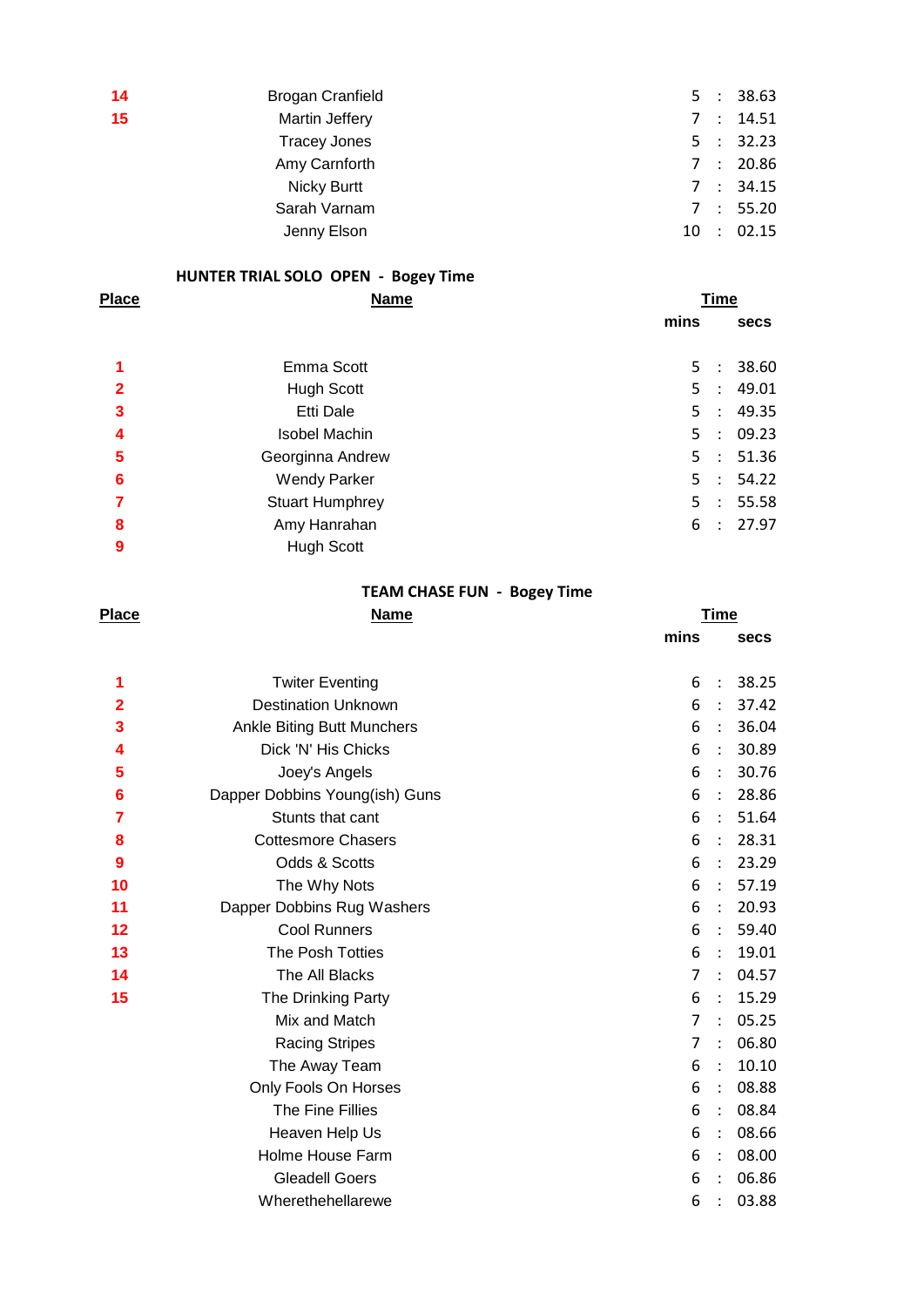| <b>Tally Ho Fillies</b>                 | 6  | $\ddot{\cdot}$              | 03.25     |
|-----------------------------------------|----|-----------------------------|-----------|
| <b>Foxfeild Fillies</b>                 | 5  | $\sim 100$                  | 59.46     |
| <b>Rebel Racers</b>                     | 5. |                             | : 58.03   |
| The Mini Mixtures                       | 5. | $\mathcal{L}$               | 51.03     |
| <b>Hoof Hearted</b>                     |    |                             | 5 : 49.28 |
| The Full Nelson                         | 7  |                             | : 40.27   |
| The PartyGoers                          | 5. | $\sim$ 100                  | 36.90     |
| Family H.                               | 7  | $\mathcal{L}_{\mathcal{A}}$ | 55.23     |
| <b>Twitter Eventing Saddleback Pigs</b> | 8  |                             | : 05.89   |
| Making up the Numbers                   | 9  | $\mathcal{L}$               | 18.16     |
| Stunts that can't be Made               |    |                             |           |
| The Party Goers                         |    |                             |           |

More Cunnng Stunts - only 2 finishers

**TEAM CHASE INTERMEDIATE**

| <b>Place</b>    | <b>Name</b>                       |      | Time                 |             |  |
|-----------------|-----------------------------------|------|----------------------|-------------|--|
|                 |                                   | mins |                      | <b>secs</b> |  |
|                 | <b>New Generation</b>             | 5.   | $\ddot{\cdot}$       | 22.19       |  |
| $\overline{2}$  | <b>Relentless</b>                 | 5    | ÷                    | 22.35       |  |
| 3               | <b>Art Hotel Chasers</b>          | 5    | $\ddot{\phantom{a}}$ | 35.69       |  |
| 4               | <b>Cunning Stunts</b>             | 5.   | $\ddot{\phantom{a}}$ | 59.08       |  |
| 5               | Team Ride-Away                    | 6    | $\ddot{\phantom{a}}$ | 00.80       |  |
| $6\phantom{1}6$ | Equine Farmers Bloodhounds        | 6    | $\ddot{\phantom{a}}$ | 07.85       |  |
| 7               | Point 2 Top Spec Hair Raisers     | 6    | $\mathbb{R}^2$       | 17.99       |  |
| 8               | Axe Lycetts; A Class Act          | 6    | $\cdot$ :            | 19.27       |  |
| 9               | <b>Otmoor Flying Fillies</b>      | 6    | $\ddot{\phantom{a}}$ | 58.07       |  |
| 10              | Dapper Dobbins Hedge Hoppers      | 7    | $\ddot{\phantom{a}}$ | 01.85       |  |
| 11              | Drag Squad                        | 7    | $\ddot{\phantom{a}}$ | 06.21       |  |
| $12 \,$         | <b>Wishful Thinkers</b>           | 8    | $\sim$               | 02.44       |  |
| 13              | The Monster Team<br>retired       |      |                      |             |  |
| 14              | Axe Lycetts; The Secon<br>retired |      |                      |             |  |
|                 |                                   |      |                      |             |  |

## **TEAM CHASE NOVICE**

| <b>Place</b>         | <u>Name</u>                   |      | <b>Time</b>          |             |
|----------------------|-------------------------------|------|----------------------|-------------|
|                      |                               | mins |                      | <b>secs</b> |
| $\blacktriangleleft$ | The Why Nots                  | 5.   | $\ddot{\phantom{a}}$ | 29.93       |
| $\overline{2}$       | <b>Art Hotel Racers</b>       | 5.   | $\ddot{\cdot}$       | 30.00       |
| 3                    | The Cambridgeshire Flyer      | 5.   | $\ddot{\cdot}$       | 40.75       |
| 4                    | Hindle Top                    | 5    | $\ddot{\phantom{a}}$ | 47.05       |
| 5                    | <b>Marslands All Stars</b>    | 5.   | $\ddot{\phantom{a}}$ | 48.87       |
| 6                    | <b>Burley Blazers</b>         | 5    | $\ddot{\phantom{a}}$ | 50.97       |
| 7                    | <b>Pheasant Pluckers</b>      | 5    | $\ddot{\phantom{a}}$ | 56.93       |
| 8                    | 4 Skins                       | 6    | ÷                    | 27.08       |
| 9                    | The Hooray Henries            | 6    | $\ddot{\phantom{a}}$ | 30.80       |
| 10                   | <b>Atherstone Ladies</b>      | 6    | $\ddot{\phantom{a}}$ | 42.21       |
| 11                   | Point 2 Top Spec Close Shaves | 6    | $\ddot{\phantom{a}}$ | 48.50       |
| 12                   | Sausage, Mash & Beans         | 7    | $\ddot{\phantom{a}}$ | 08.08       |
| 13                   | The Hedgehoppers              | 7    | $\ddot{\phantom{a}}$ | 09.35       |